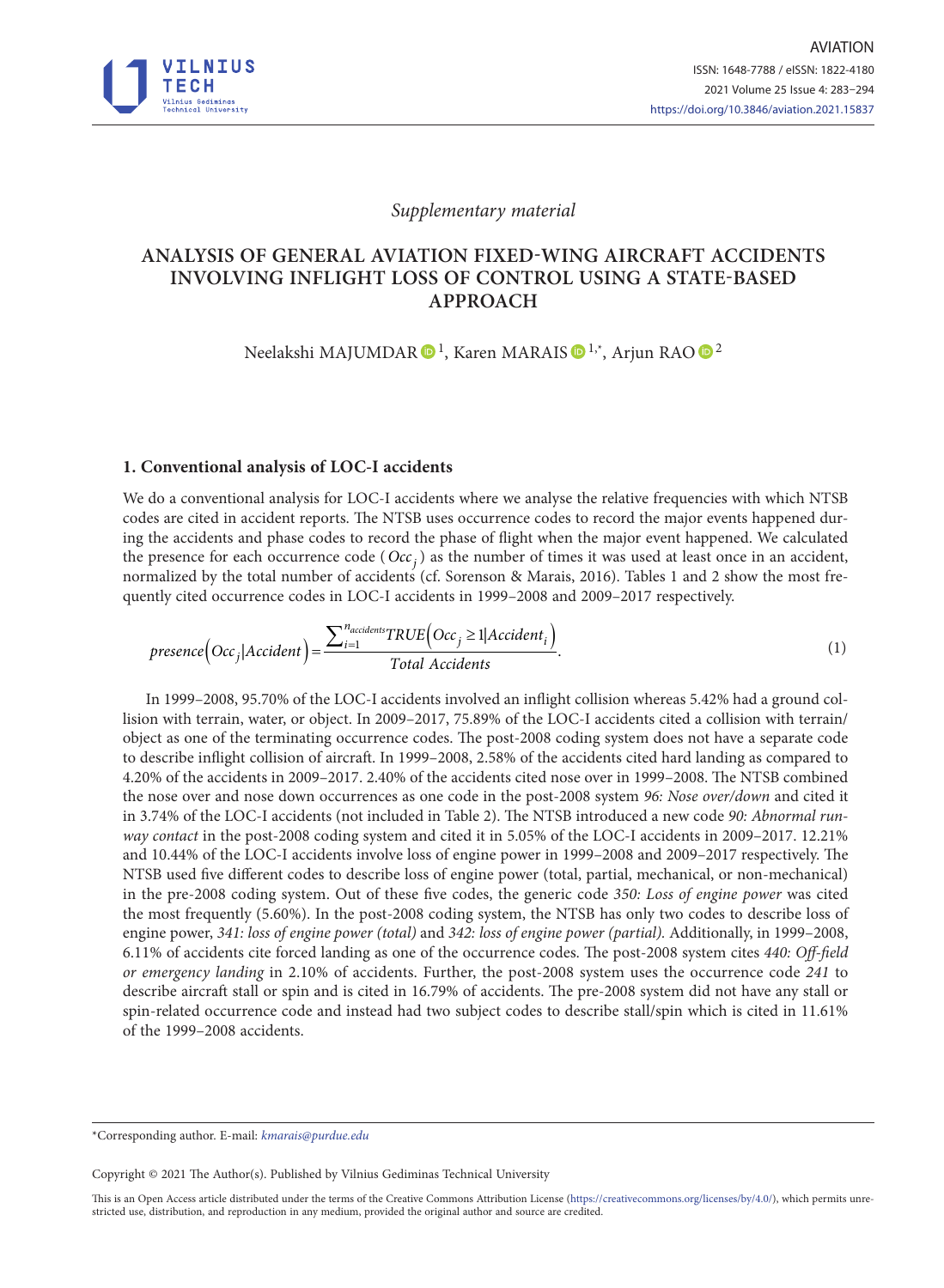| Occurrence Code | Description                                   | Presence |  |  |
|-----------------|-----------------------------------------------|----------|--|--|
| 230             | In flight collision with terrain/water        | 76.57%   |  |  |
| 220             | In flight collision with object               | 19.13%   |  |  |
| 240             | In flight encounter with weather              | 8.88%    |  |  |
| 130             | Airframe/component/system failure/malfunction | 6.48%    |  |  |
| 180             | Forced landing                                | 6.11%    |  |  |
| 350             | Loss of engine power                          | 5.60%    |  |  |
| 320             | On ground/water collision with terrain/water  | 2.95%    |  |  |
| 200             | Hard landing                                  | 2.58%    |  |  |
| 310             | On ground/water collision with object         | 2.47%    |  |  |
| 300             | Nose over                                     | 2.40%    |  |  |

Table 1. Top Ten occurrences in LOC-I accidents in 1999–2008

Table 2. Top Ten occurrences in LOC-I accidents in 2009–2017

| Occurrence Code | Description                              | Presence |
|-----------------|------------------------------------------|----------|
| 470             | Collision with terrain/object (non-CFIT) | 75.89%   |
| 241             | Aerodynamic stall/spin                   | 16.79%   |
| 300             | Runway excursion                         | 6.81%    |
| 400             | Other weather encounter                  | 5.79%    |
| 900             | Miscellaneous/other                      | 5.39%    |
| 60              | Attempted remediation/recovery           | 5.33%    |
| 341             | Loss of engine power (total)             | 5.22%    |
| 342             | Loss of engine power (partial)           | 5.22%    |
| 90              | Abnormal runway contact                  | 5.05%    |
| 92              | Hard landing                             | 4.20%    |

Additionally, we identified the most frequently cited phases of flight for the occurrence codes 250: Loss of control − Inflight (in pre-2008 NTSB coding system) and 240: Loss of control − Inflight (in post-2008 coding system) by calculating the frequency percentage of phases of flight codes as shown in Tables 3 and 4. In both 1999–2008 and 2009–2017, initial climb was the most frequently cited phase of flight for LOC-I. Maneuvering is the second most cited and the third most cited phase (after takeoff) in 1999–2008 and 2009–2017 respectively. 6.90% of accidents in 1999–2008 and 14.74% in 2009–2017 involve LOC-I during landing flare/touchdown.

|  |  |  |  |  | Table 3. Top Ten Phases of Flight for LOC-I in 1999–2008 |  |  |  |  |  |  |  |  |
|--|--|--|--|--|----------------------------------------------------------|--|--|--|--|--|--|--|--|
|--|--|--|--|--|----------------------------------------------------------|--|--|--|--|--|--|--|--|

| Phase Code | Description                             | Percentage |  |  |
|------------|-----------------------------------------|------------|--|--|
| 522        | Takeoff – initial climb                 | 20.80%     |  |  |
| 580        | Maneuvering                             | 17.26%     |  |  |
| 565        | Go-around (VFR)                         | 6.97%      |  |  |
| 571        | Landing - flare/touchdown               | 6.90%      |  |  |
| 540        | Cruise                                  | 5.57%      |  |  |
| 564        | Approach - VFR pattern - final approach | 4.24%      |  |  |
| 553        | Descent – uncontrolled                  | 5.98%      |  |  |
| 573        | Landing - aborted                       | 3.22%      |  |  |
| 520        | Takeoff                                 | 2.98%      |  |  |
| 560        | Approach                                | 2.84%      |  |  |